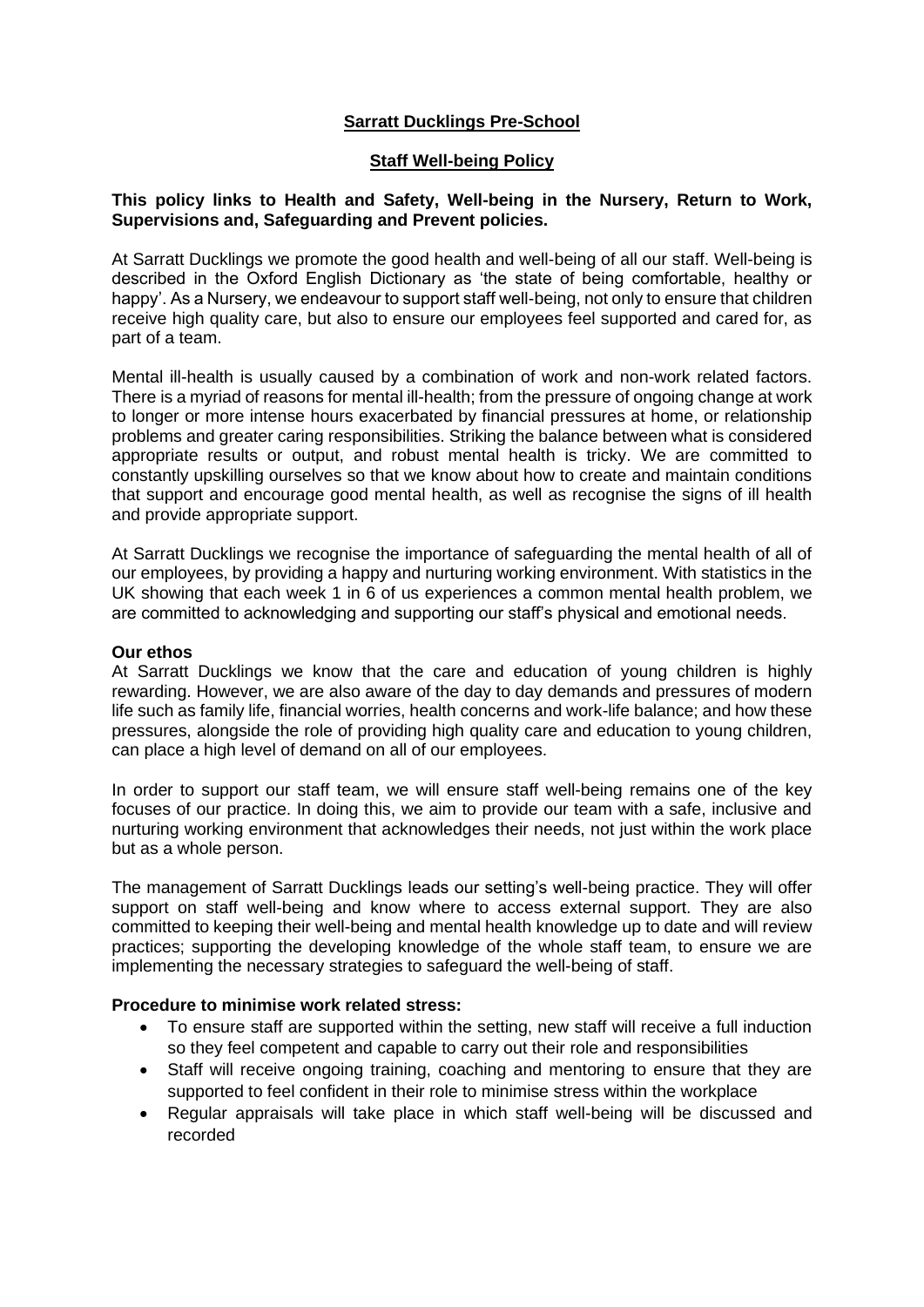- Practitioners are respected and valued in their work, whatever their role. Tasks are shared out appropriately according to their role and level of responsibility, the workload is monitored and reviewed on a regular basis
- Staff will be encouraged to have a work-life balance; this will be supported by ensuring the workload is monitored so that it does not encroach into home life and cause added stress. All contributions to work will be valued and celebrated
- We will carefully review our expectations around the amount of paperwork that staff must complete, including observations and assessments of children. We will work as a team to ensure all record keeping is meaningful and kept to an appropriate level so as not to add undue pressure to staff members.
- We will work hard to maintain a reflective culture within the setting that encourages the staff voice. This reflective culture will support an environment of teamwork, facilitating the involvement of every member of staff in the practice of our setting
- Staff will be encouraged to take their required breaks at appropriate intervals.
- The management are available for staff to come and discuss any issues or concerns
- The nursery will ensure that confidential conversations take place in private, away from other staff members and children
- All information will remain confidential or on a need-to-know basis to support the facilitation of open and honest conversations. However, where the manager feels there is a question around the safety of the staff member, they will refer to outside agencies for support and guidance. These measures will be discussed in a sensitive and understanding manner with the staff member, as appropriate
- We actively promote a culture of mutual respect, tolerance and cooperation tolerance, in line with the British values
- Team meetings will support team development, to raise awareness of mental health and well-being by engaging staff in conversations about how we, as a setting, can be maintaining a supportive environment
- We promote a culture that supports any staff member who is experiencing a mental health related illness and reasonable adjustments will be made to support any staff experiencing stress and any mental health issues
- If the nursery is made aware of any member of staff who requires support, a plan for more regular support sessions and adjustments to their working day will be discussed and decided in partnership with the staff member. This plan will be reviewed regularly and adapted to ensure it is a relevant and appropriate (**See Supporting Staff Members Individually Section**)
- If adjustments are unable to meet the needs of the member of staff or the nursery, then further advice support will be sought.
- Staff well-being and staff self-care information is available within designated staff areas
- Management support practitioners in a safe culture where bullying, harassment and discrimination will not be tolerated; along with a culture that will challenge and deal with any inappropriate behaviour in a timely manner.

# **Supporting staff members individually**

At Sarratt Ducklings we include well-being as part of our day-to-day interactions and staff appraisals. During these appraisals, we will work with staff on an individual basis, and have well-being discussions to ascertain any individual well-being needs. Where the Manager and staff member feel it is appropriate, they will draw up an individual action plan, this will include looking at the workload and any stress triggers. With the needs of the nursery also in mind, reasonable adjustments will be made for the member of staff; this could include flexible working agreements, changes in environment, adjustments to jobs role and responsibilities;